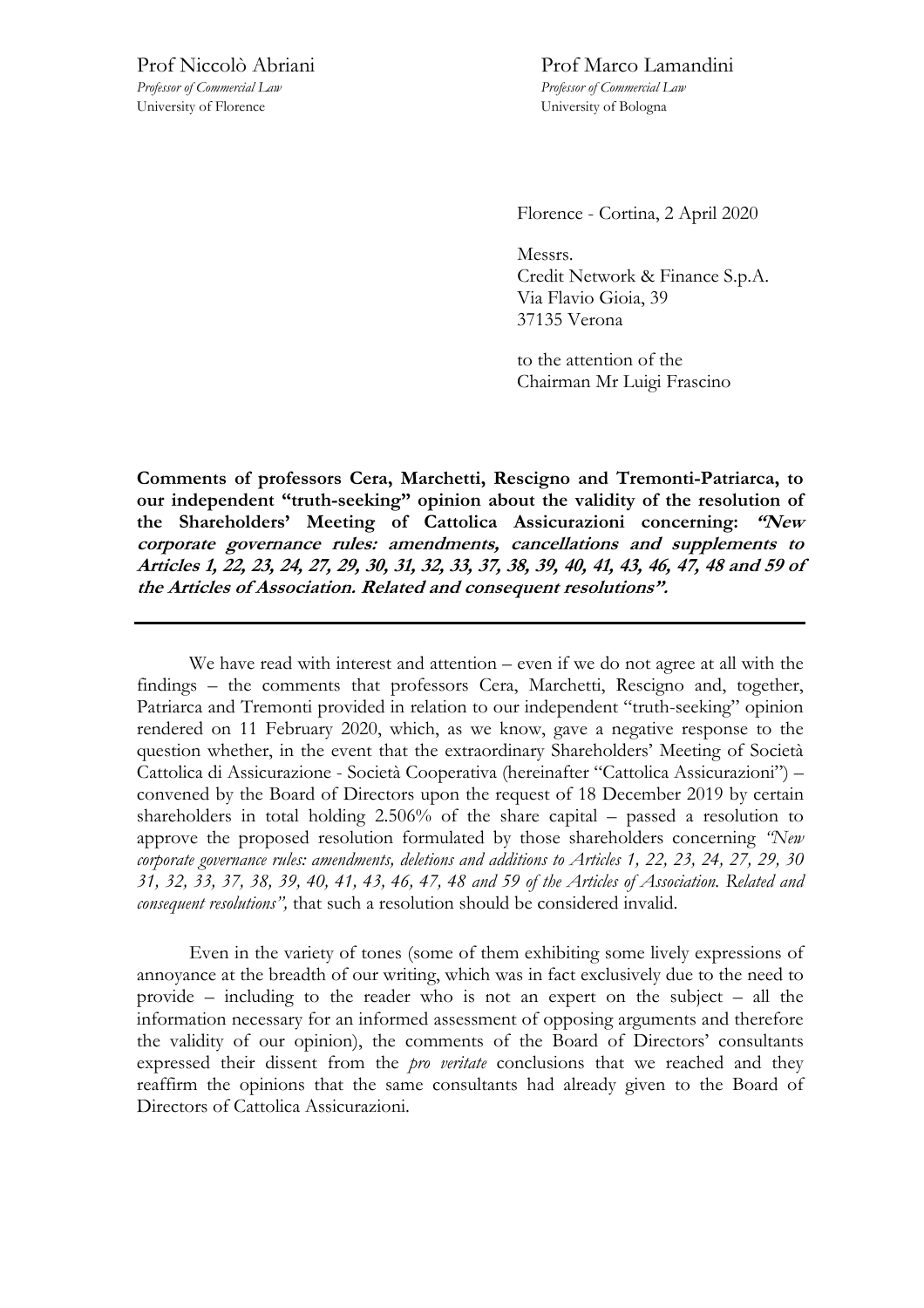It seems to us that this outcome is to some extent predictable, considering that the comments to our *pro recitate* opinion, made by the Board of Directors' legal consultants who oppose the adoption of the amendments to the Articles of Association, merely reiterate – for obvious reasons of consistency with their previous opinions – the arguments already put forth in support of the position taken by the Board.

This of course does not hide the intellectual effort reflected in the replies written by the Board of Directors' consultants and their customary dialectical skills; while we may recognize this, our purpose here is to verify whether the chosen arguments and interpretative findings: (i) have a substantive foundation; and (ii) are such as to induce us to reconsider the conclusions that we reached in our "truth-seeking" opinion. On both aspects, the answer is no.

Although we have carefully examined the replies of the Board of Directors' consultants, we do not believe that we should change any point or add anything to the opinion that has already been rendered, which we reconfirm in every respect. Moreover, we are convinced that a judge, if he/she were ever assigned to adjudicate the matter of the validity of the Shareholders' Meeting resolution in question, would arrive at interpretative and applicative outcomes consistent with those conclusions that we have reached.

However, in the interest of courtesy (and for the pleasure, nonetheless, of intellectual dialogue, albeit, as mentioned, in clearly and objectively different roles) to the Board of Directors' legal consultants, we merely observe, with regard to their replies, that:

a) Contrary to their affirmations, the statutory changes introducing age limits and a cap on mandates as eligibility requirements have no purpose at all, if considered in themselves and interpreted objectively according to standards of reasonableness and good faith (as is proper to do in the case of company articles of association: see ANGELICI, *Appunti sull'interpretazione degli statuti di società per Azioni,* in G.B. FERRI, ANGELICI, *Studi sull'autonomia dei privati,* Turin, 1997, 337 ff.; TOMBARI, L'interpretazione degli statuti di società. Profili di ermeneutica giuridica, in various authors, *L'interpretazione e il giurista,* Padova, 2003, 477 ff.; SCIUTO, *L'interpretazione dell'atto costitutivo di società,* in *Rivista di Diritto Civile,* 2004, II, 277 ff.; C. MARCHETTI, *L'interpretazione degli statuti societari: la giurisprudenza italiana nel quadro del diritto comparato,* in Rivista delle Società*,*  2016, 833 ff.), that of selectively "hitting" the current Chairman and Deputy Chairmen, but setting a requirement that, once introduced, shall apply to any director and for the entire remaining lifespan of the company. In fact, the amendment to the Articles of Association has not been introduced with a clause containing a final time limit for it (the so-called "sunset" clause), which reserves its application only to the current Board of Directors. There is also no articulated and multiphase circumstance in which the amendment of the eligibility requirements is first introduced to achieve a certain *ad personam* effect, and once this effect is achieved, a new amendment removes those requirements from the Articles of Association. Instead, we are faced with permanent changes that structurally affect the body, and which have the purely incidental consequence of the termination of the office of the Chairman and Deputy Chairmen currently in office, not changes which find their cause in this effect of expiry of the term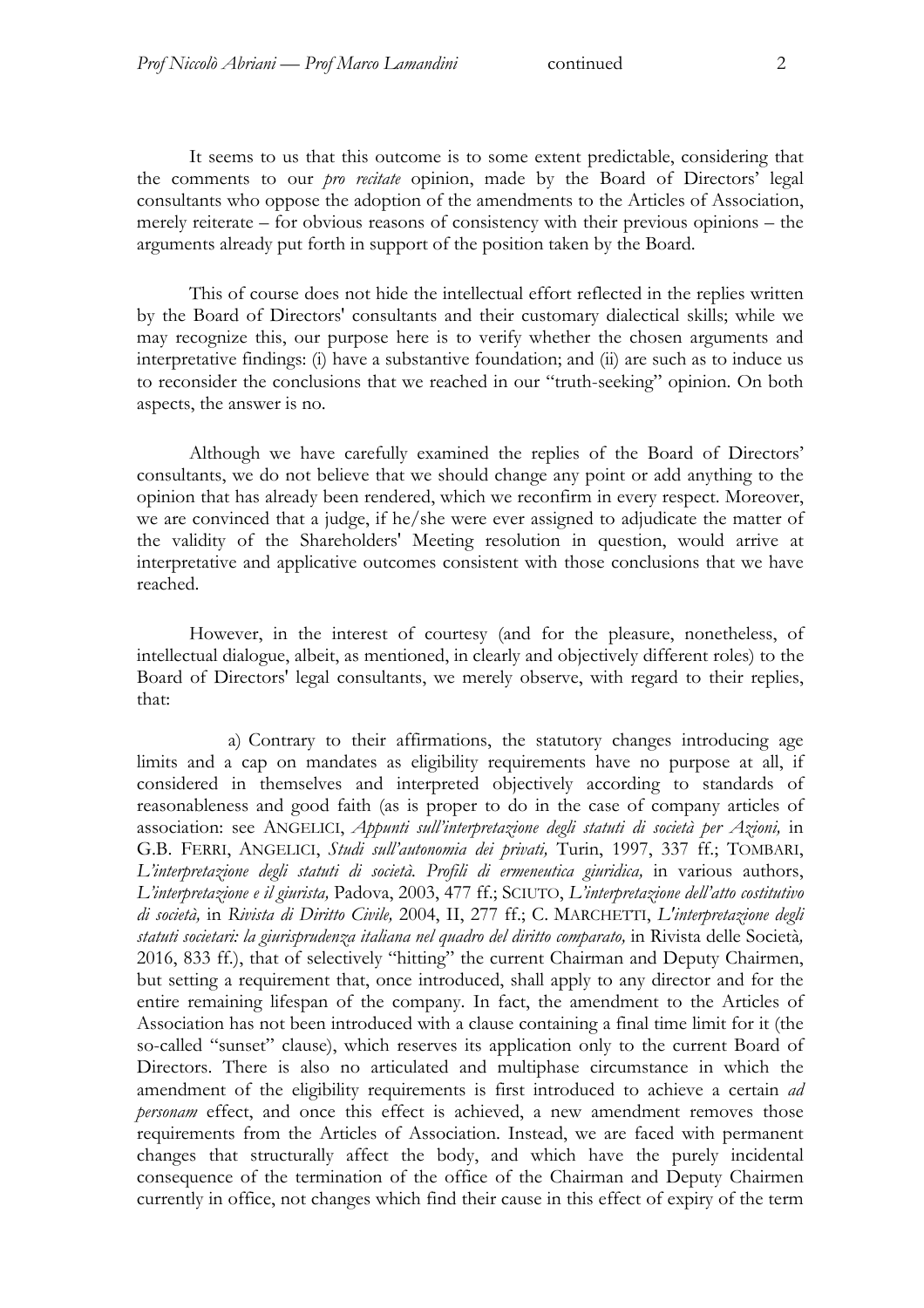of office. They also set requirements that affect the entire Board, since those requirements must be possessed by all its members, it being understood that an amendment that affects the eligibility requirements of one or more members of the body, by its nature, can only have an impact on some members of the body, while an amendment that adopts a new governance model removes the eligibility of all them. The amendment to the Articles of Association in the matter in question therefore, and much more basically, has been introduced to remain as the operating rule of the entity, since it is motivated by the need to strengthen its governance which does not appear to at all transient, and serves to ensure, with the amendment of eligibility requirements, the company interest that – as we have amply illustrated in the opinion – the Cooperative has an appropriate managerial turnover and ensures that the functions of government are entrusted to persons whose age is, according to the *id quod plerumque accidit,*  appropriate to the complexity of the enterprise.

b) We are therefore faced, both in abstract and in concrete terms (and therefore in the actual relevance of the amendment to the Articles of Association under consideration), with an entirely legitimate interest, which is reflected in other examples that we have taken care to mention. As we wrote in the opinion, we are faced eminently organisational choices that the Italian legal system has not decided to standardise legislatively and impose obligatorily, or, conversely to prohibit, leaving any assessment of whether or not they are appropriate to the free decision of the shareholders. Moreover, the amendments to the Articles of Association in question fall within an area in which assessments by shareholders are, more than they already are by nature, unquestionable, given the purely organisational nature of the issues concerned, in relation to which decisions of principle are made on how to ensure the best possible governance of the company, beyond the minimum requirements imposed by the legislator. As we have already illustrated with the opinion, the amendments to the Articles of Association, where they provide for the introduction of age limits and limits on the number of director mandates (moreover in a more complex context of governance reform, generally oriented toward the strengthening of corporate governance) are fully in line with the national and international debate and experience on the most appropriate corporate governance instruments for promoting more effective and rapid forms of "renewal" and "diversity" of the administrative body. It should also be added that the Constitutional Court itself had the opportunity to recognise – albeit in another context, but with assessments whose reasoning may be extended to the circumstances of the matter we are examining – the merit of the benefit of provisions such as those in question, emphasising that the limit on the number of mandates in elective positions "favours the physiological replacement within the body, inputting 'fresh forces' into the representative mechanism (with a view to ensuring the expansion and greater fluidity of the those who may stand for election), and, on the other hand, blocks the emergence of forms of fixing representation in place" (see, Constitutional Court, No. 173 of 10 July 2019, where the maximum limit was deemed "in line with the principle of good management, including in its applications of impartiality and transparency"). With this ruling, the Constitutional Court not only enshrines the position already taken by the Court of Cassation, in an *en banc* session, which had considered the limitation on consecutive mandates compatible with constitutional values (judgement no. 32781 of 19 December 2018), but also emphasises the link between this limit and the principle of equality, given that the maximum limit has the "essential purpose" of "enhancing the conditions of equality that Article 51 of the Constitution sets as the basis of access to elective posts. *Equality which, in its fundamental sense, would evidently be compromised by competition that could be influenced by those who hold the office for which they are competing for two (or*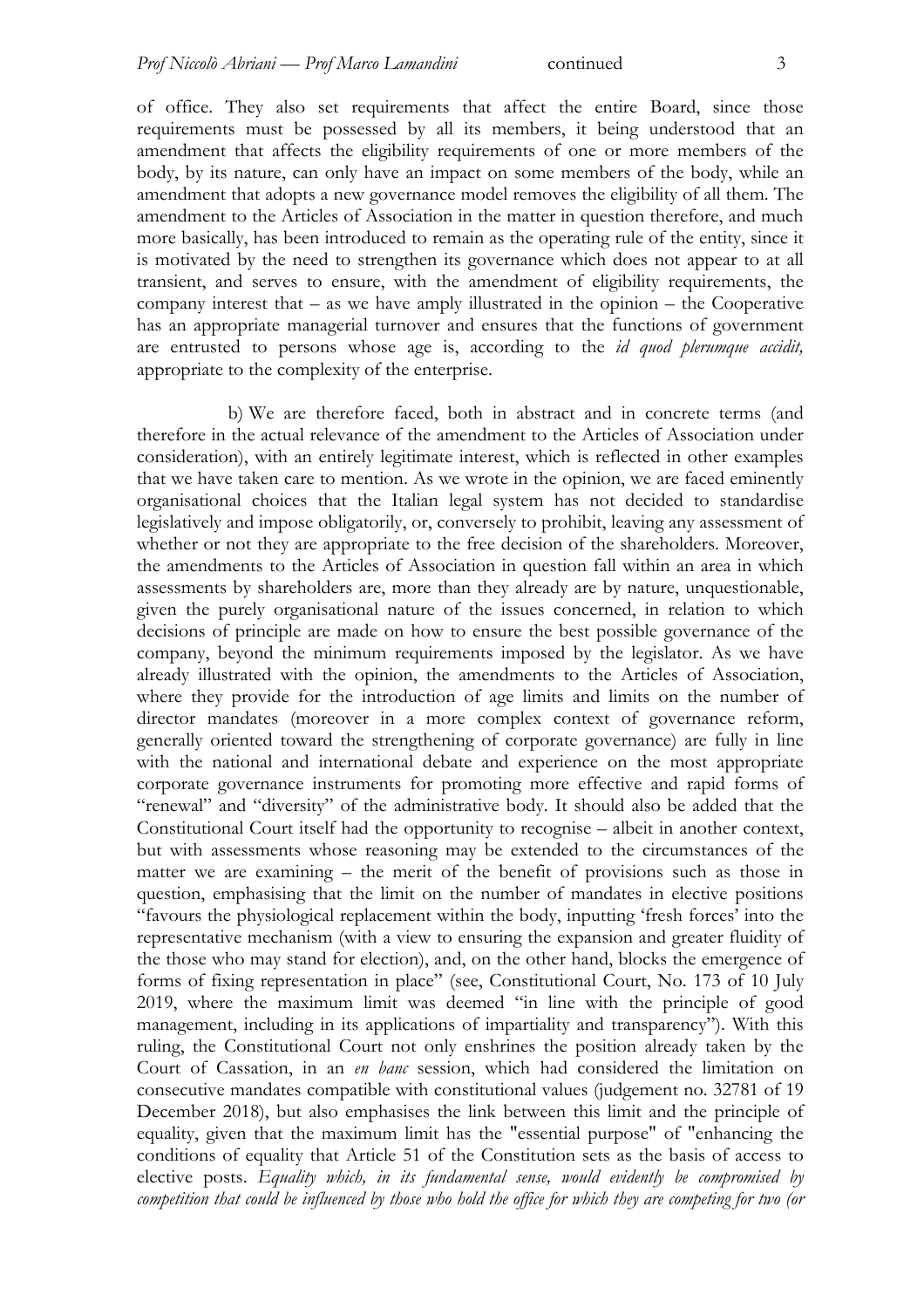*more) consecutive mandates and thus have been able to consolidate a strong bond with a part of the electorate, characterized by the distinctive features of proximity".* And it is hardly necessary to underline how the principles enunciated by the judge called to rule on constitutionality have come to illuminate how the amendments to the Articles of Association in question serve to oversee the effectiveness of the rule of equality established as the basis of the system of *società cooperative* [cooperative or mutual companies set up under Italian law]; and therefore, ultimately, to preserve the same cooperative nature of the Company.

c) Precisely because the amendment to the Articles of Association recognises the new requirements for eligibility that it sets out as the basis for good governance*,* the application of these requirements from the outset, and therefore to the Board of Directors that is now in office and to all that will be in future, is a simple expression of consistency (and therefore of a reasonable and proportionate choice under the Articles of Association): if in fact shareholders consider those requirements to be important to the good governance of the company, why should they ever prefer to exclude their application (or should they indeed be obliged by law to exclude their application) immediately? The legal system allows this organisational decision to have immediate effect and provides full protection for the shareholders' decision to strengthen the governance of the cooperative, by referring to the judge, in the event of a dispute, (only) the assessment of whether this amendment – with respect to any claims for compensation by the person elected as a director when such requirements were not yet established – is valid as a just cause for termination of office, and thus excludes the right to obtain compensation (corresponding to the compensation that such director would have received until the end of his/her term of office).

d) In this regard, in the face of some ambiguous argumentation by the Board of Directors' legal consultants, we would like to stress that in our reasoned opinion, the legal system takes care to expressly attribute to a company: (i) a full right to introduce, at any time, additional personal requirements to which the assumption of the office of director is subject, with the dual effect that the person who does not meet them cannot be appointed to the position and, if appointed, his/her term shall expire (arising from the combined provisions of Articles 2387 and 2382 of the Italian Civil Code, expressly referred to in Article 2387); and (ii) an unconditional right that  $-$  as expressed in very explicit terms by the Supreme Court (see Supreme Court, judgement No. 2037 of 26 January 2018, at the end of paragraph 2.1.). – "the will of the shareholders' meeting, given that it is free to select the administrators, so must it be free to remove them at any time, whatever the reason for that decision". At the same time it seems to us that it is not possible, either to us or to the Board of Directors' consultants, to express any certainty on whether, in the present circumstances, if the Chairman and the two Deputy Chairmen – who were to have to cease holding office as a result of the amendment to the Articles of Association – were to contest the existence of just cause in order to obtain compensation for the damage (in principle, corresponding to the compensation they would have received until expiry), that the judge called upon to settle the dispute would award them such compensation. The likely outcome in this regard appears to us, in this case, particularly uncertain. As we have indicated in our opinion, in this case the proposed amendments are both objective and subjective in nature (not in the sense that they are linked to past breaches of duty of the incumbent directors, but in the sense that they refer to their personal characteristics); so that here, it seems to us, we are precisely at the point of intersection between objective reasons of self-organisation and reasons which, although not dependent on a negligent or malicious action of the directors, relate to subjective/personal aspects of the directors individually affected and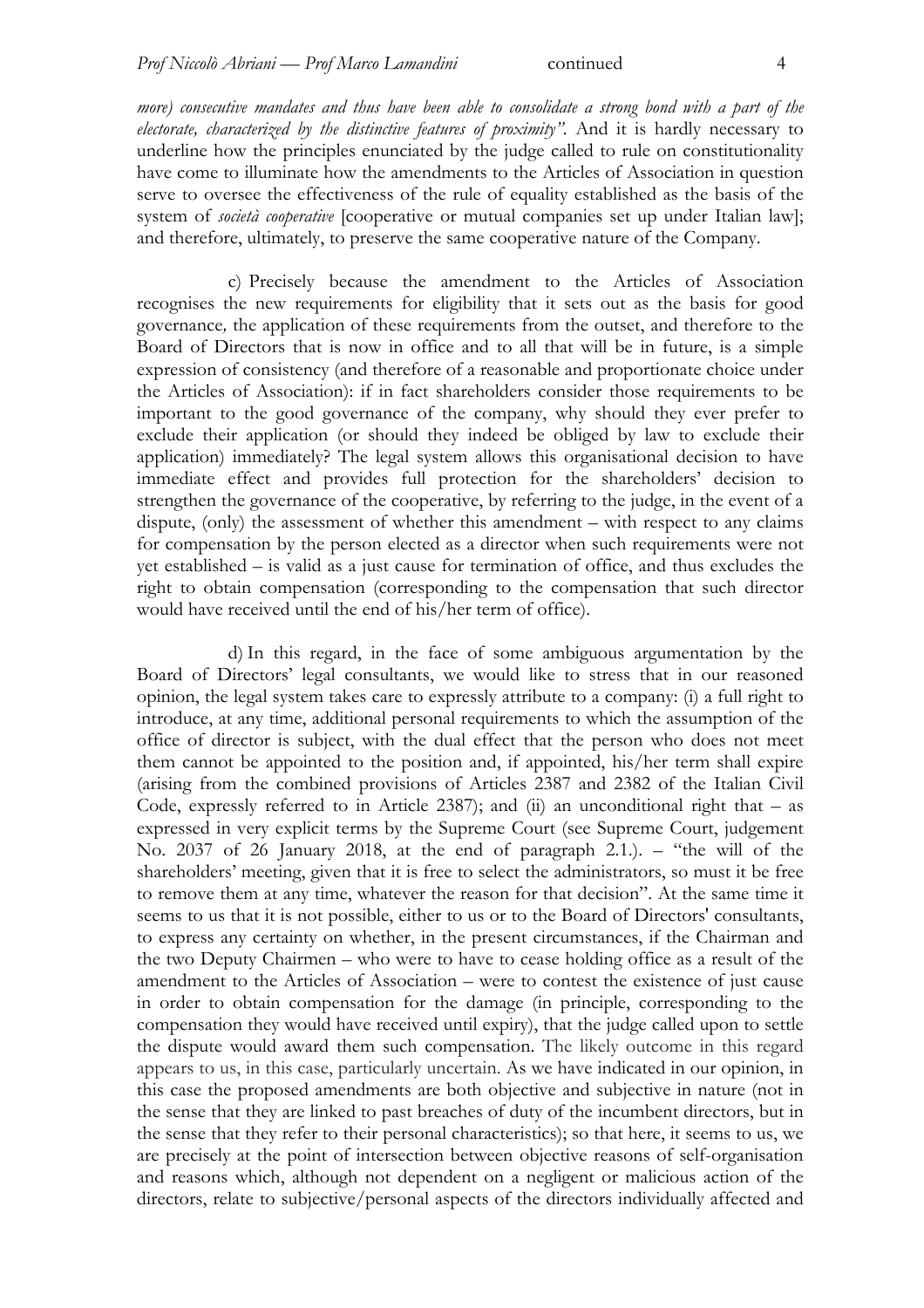which, in the changed context of reinforced and renewed governance as chosen by the Shareholders' Meeting, could be considered by the judge to be capable, by reason of such personal characteristics, of cancelling with just cause the reliance initially placed on the aptitudes and abilities of the individual director concerned (in other words, such as to break the original *pactum fiduciae*, in the nomenclature of the Supreme Court). It is therefore not possible to share the confidence shown by the Board of Directors' consultants with regard to the fact that, in this situation, the judge would certainly accept a claim for compensation made by the directors who have been designated to step down from office as they do not meet the requirements deemed indispensable according to the new rules approved by the shareholders at the Shareholders' Meeting with a higher *quorum* than that required for the removal of the administrative body.

e) The Board of Directors' legal consultants also – in reiterating the alleged abusive nature of the resolution proposed to the Cattolica Shareholders' Meeting – wholly fail to take into consideration the "structural" argument, so to speak, which we raised in the opinion regarding the characterization of corporate abuse attributed to the resolution in question. First of all, it should be stressed that in this case an abuse of rights of the minority would not even be theoretically conceivable, since there could be no evidence of abusiveness in the exercise, by the proposing shareholders, of the right to request that the Shareholders' Meeting be convened in order to seek a resolution by a majority of the shareholders on proposed amendments to the Articles of Association. Nor, on the other hand, can it be seen how any possible abuse in the request for a meeting, once the Board of Directors has decided to convene a Shareholders' Meeting, can "translate" into an unlawful exercise of the vote of the majority of the shareholders, all the more so in a *società cooperativa* in which the majority is formed by the "one-person, one-vote" method. On these aspects, the Board of Directors' consultants, in their comments, prefer to keep quiet entirely, while they refer (see in particular Prof Marchetti's response) to a recent precedent of the Court of Milan – which we have already extensively considered in the opinion, to highlight its irrelevance in the case in question – regarding abuse of the majority vote to the detriment of the minority. The reference is to the decision of the Court of Milan 21 March - 23 April 2019 (General Register No. 5812/2016), which voided an amendment to reduce the number of members of the administrative body adopted by the majority in retaliation for the appeal by one of the three directors, a representative of the minority, of a board resolution adopted by the other two directors involving a conflict of interest. In that case there was a clear retaliatory purpose for the amendment to the Articles of Association, which is not found in the present matter under consideration. The case examined by the Court of Milan was characterized deliberative conduct (deemed abusive) attributable to a preestablished majority (as usually happens in the limited company) and to the detriment of a minority (immediately and directly to the detriment of the "fiduciary" representative of said minority within the administrative body). On the other hand, it is quite clear that in the case of Cattolica Assicurazioni, as has already been emphasised in the opinion, any possible majority would form at a Shareholders' Meeting called to approve a comprehensive reform of the corporate governance structure proposed by minority shareholders, and the associated amendments to the Articles of Association would not already represent the will of a pre-established majority determined on the basis of weighted voting, as is the case in a shareholding company, but the outcome of a free discussion and an equally free and autonomous assessment by each of the shareholders, in accordance with the principle, in accordance with the principle of one person, one vote a vote that shapes the cooperative regime. Structurally, therefore, this matter could not be more removed from the case considered by the Court of Milan and groundlessly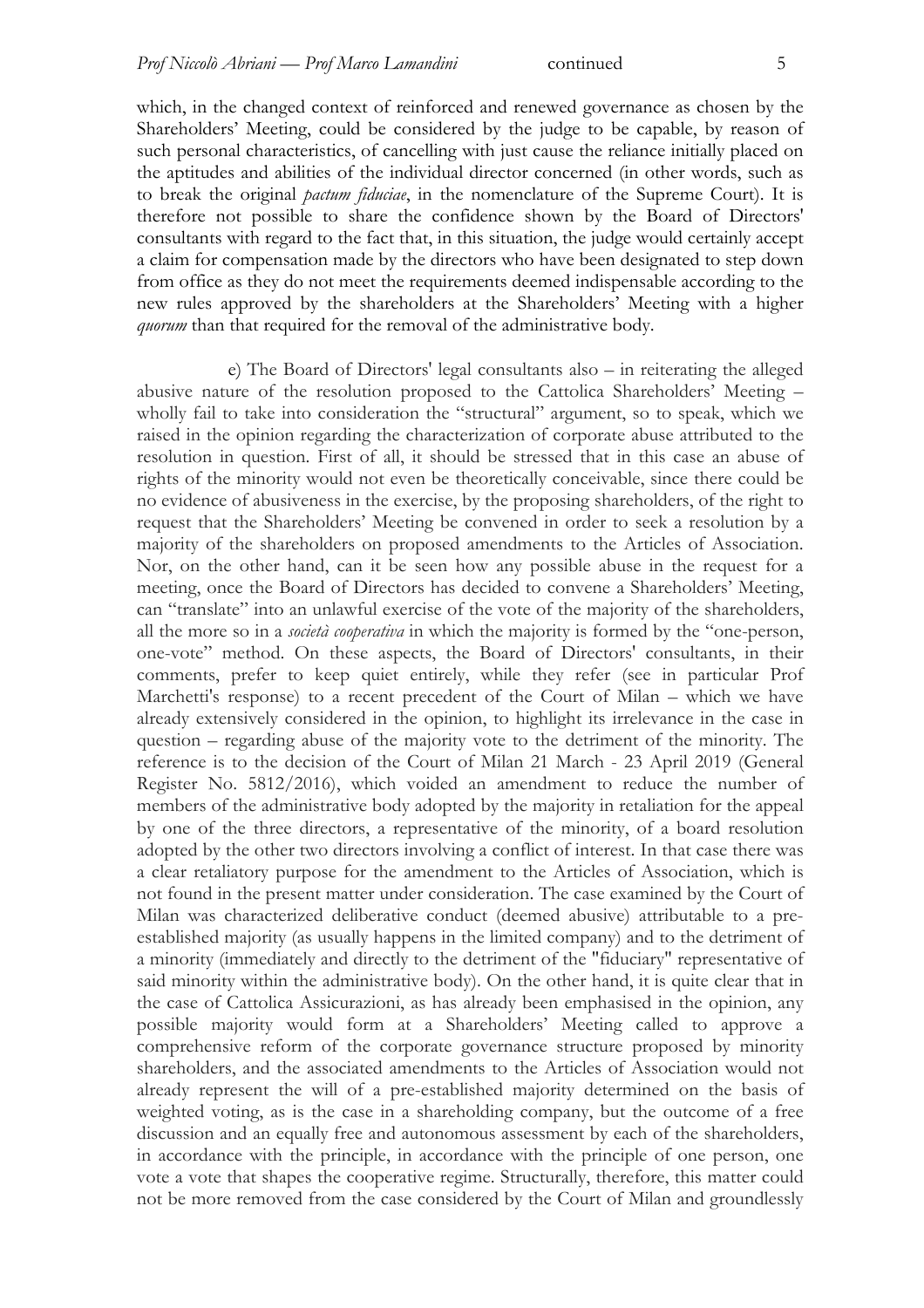cited above in the arguments of the Board of Directors' consultants.

f) With regard to the issue raised by Prof Rescigno, whether the amendment to the Articles of Association is actually also applicable to the current Board of Directors, in view of the use of the word "loss" of the requirements stated in clause 30.9, we observe first of all that this interpretative question is outside the scope of our opinion, since it does not relate to an issue of invalidity of the resolution itself (which forms the interrogatory that was posed to us, and to which our opinion provided a truth-seeking" response), but concerns a question of interpretation regarding the subjective scope of application of that (valid) amendment. However, we can also observe that the interpretation proposed by Professor Rescigno of Article 30.9 gives a restrictive meaning to the expression "loss" (on the grounds that only requirements which were required by the Articles of Association at the time of appointment could be "lost"), which seems to us to be incompatible with a systematic interpretation of the amendments to the Articles of Association, given that Article 30.9 and the last sentence of Article 59.3 are read in a coordinated manner and they link the effect of the expiry of the term of office to the "loss during the mandate of the requirements referred to in paragraph 30.6", meaning by this, paragraph 30.6 following the amendments introduced. Given that paragraph 30.6. introduces the new requirements in letters c) and d), it is clear in our opinion that the amendment, if adopted, of the additional requirements may bring about the failure to meet the conditions of eligibility, even for those who are currently serving their term of office. Moreover, it appears that the doctrine considers the normal result in these cases – unless "the tenor of the clause in the Articles of Association is such as to suggest (a situation which must be considered certainly rare, but which cannot be excluded a priori) – that the requirement is necessary for the assumption of the post but not to maintain it".(Caselli, *Vicende del rapporto di amministrazione* in *Trattato delle società per anioni*, edited by Colombo and Portale, 4, Turin, 1991, 90). In other words, the provision of Article 30.9 seems to us to use the term "loss" not to indicate that the effect of expiry of the term of office results only from those who have lost the requisites required by the Articles of Association at the time of their appointment, but to indicate that the requisites of Article 30.6. are required of all directors both at the time of their appointment and during their term of office, and the "loss" of those that have been newly introduced during their term of office (and thus the loss of those requisites that have been newly introduced, without exception, for example due to the reaching of the age limit during their term of office, which was not the case at the time of appointment), results in the expiry of the term of office of both the members of the board in office and that of members of future boards of directors.

g) In the same way, it seems to us that the interpretative questions posed by Prof Cera in relation to potential difficulties in the implementation of the replacement of the Deputy Chairman go beyond the scope of our opinion, as in the previous issue, i.e. they do not raise questions of validity of the resolution in question. Articles of association, like any contract, are by definition an instrument for regulating (relatively) "incomplete" private relations, and the canons specific to their interpretation make it possible to resolve the issues regarding their implementation that any textual incompleteness or ambiguity would inevitably bring. The issues raised by Prof Cera are no exception to this, in that they appear to be capable of resolution in a reasonable (and not inconvenient) interpretative exercise.

 $*$   $*$   $*$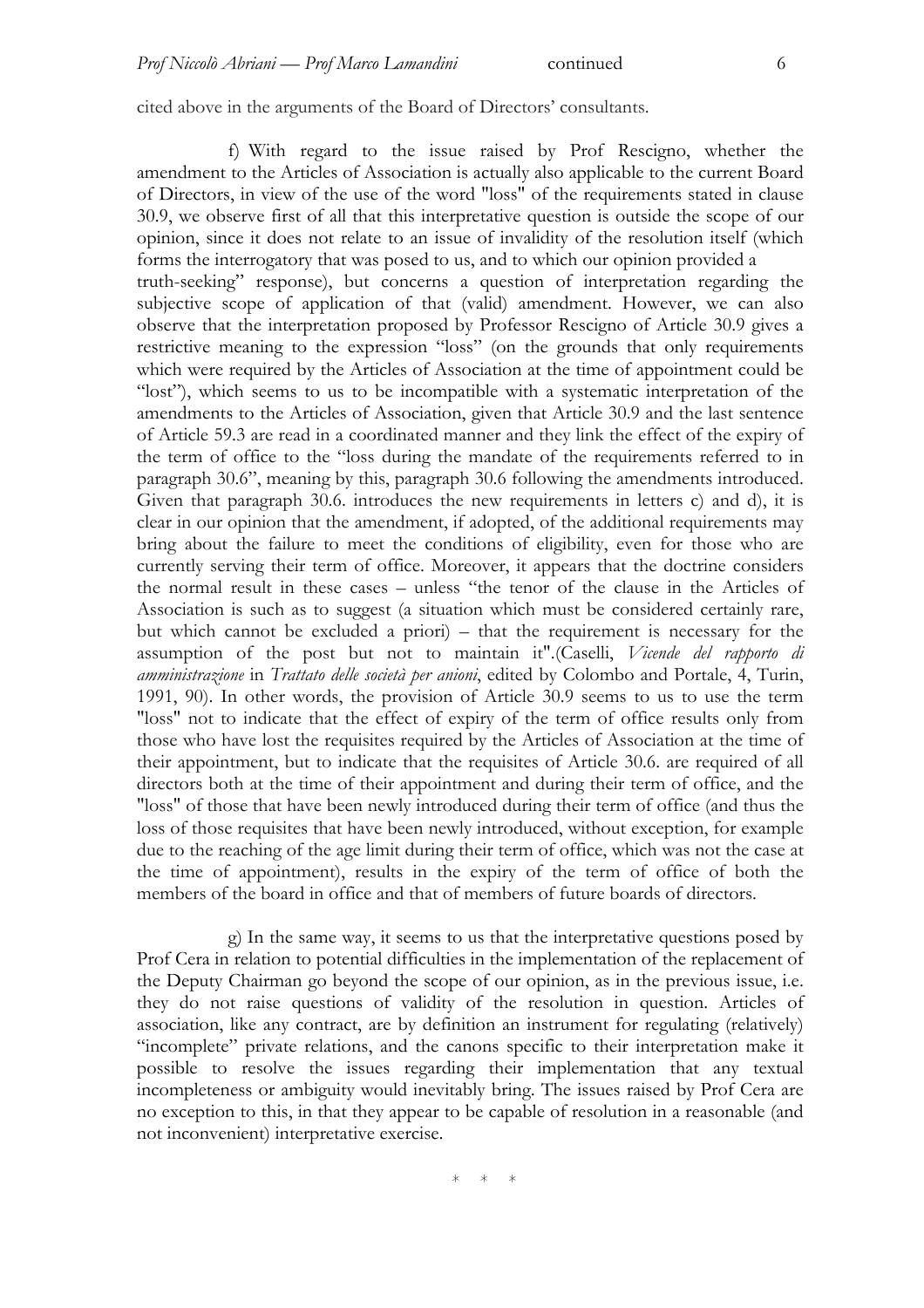We therefore confirm, with full conviction and in conscience, our independent "truth-seeking" opinion on the interrogatory that has been posed to us and whose conclusions, however necessary, we transcribe below:

- (1) None of the new clauses of the Articles of Association submitted for approval by the company's Shareholders' Meeting displays any defects as to their legitimacy. In particular, there is no legal limitation on the introduction, with immediate effect, of additional personal eligibility requirements for directors such as those under consideration which, in the event that such requirements are not met, shall result in the immediate expiry of the term of office.
- (2) The introduction of an age limit and a ceiling on the number of mandates in the articles of association of a listed joint-stock company is consistent and compatible with good market practices discussed and established at international level in the definition of the company's top management structure and seems worthy of particular consideration with reference to an insurance company that is cooperative in nature and has adopted the onetier administration and control system.
- (3) If approved by the Shareholders' Meeting and authorised by the Supervisory Authority, the new rules of the Articles of Association shall replace the previous rules from the time of their registration (unless otherwise provided for by the amendments to the Articles of Association themselves), since those previous rules cannot be recognised as having any extended validity. Moreover, our legal system does not entitle incumbent directors to have the rules existing at the time of their appointment applied to their relationship with the company until the expiry of the relevant mandate.
- (4) Among other amendments to the Articles of Association, the resolution approving the introduction of new personal requirements for directors, such as the age limit and a limit on the number of mandates – including with effect with respect to the directors in office – while one the one hand it certainly cannot be considered to be null or invalid, it also is not subject to an action of annulment, not having established any defects in form or substance that could constitute a divergence from the law or the Articles of Association.
- (5) It is the responsibility of the judge on the merits to assess, if and to the extent that he or she is called to hear the relevant question from the eligible parties, whether directors – who have been designated to leave office before the expiry of the term originally envisaged at the time of their appointment because they do not meet the new requirements in terms of age limits and/or the maximum number of mandates – should be granted, in each individual case, the right to be indemnified for the loss of remuneration that would have been due to them up to the end of their term of office. It is not prudent to make a forecast of this assessment; it is possible, however, that the judge on the merits may equate the amendment of the Articles of Association to a removal for just cause in view of the fact that, in the present case, the cause of the premature termination of the office of the directors is at the point of intersection between objective reasons of self-organization and reasons which, although not arising from any negligent or malicious act of the directors concerned, relate to their